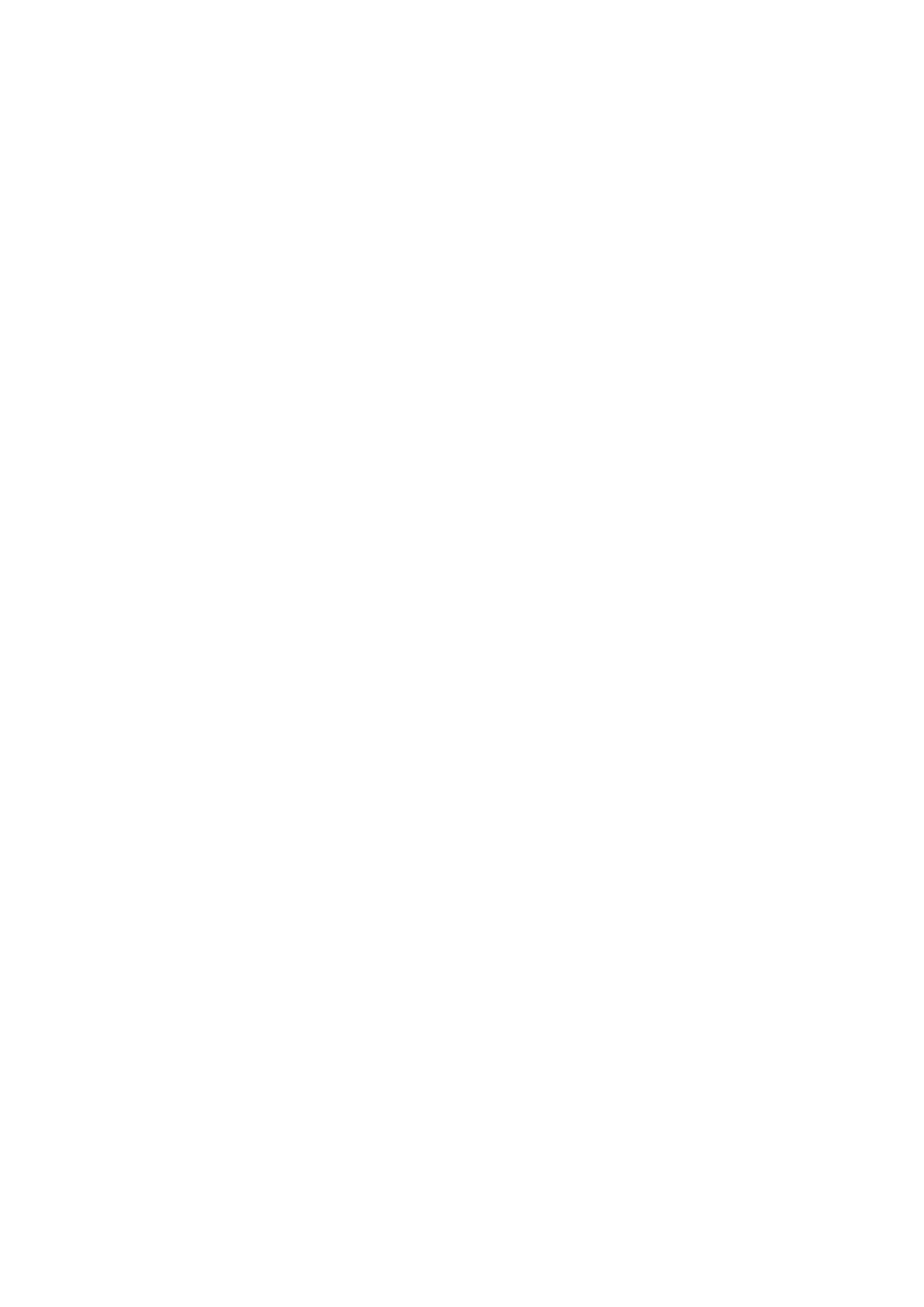## [AS INTRODUCED]



TO

Require food manufacturers to label products to indicate the environmental sustainability of their origins; and for connected purposes.

 $\sum$  E IT ENACTED by the Queen's most Excellent Majesty, by and with the advice<br>and consent of the Lords Spiritual and Temporal, and Commons, in this present<br>Parliament assembled, and by the authority of the same as follo and consent of the Lords Spiritual and Temporal, and Commons, in this present Parliament assembled, and by the authority of the same, as follows: -

## **1 Labelling scheme for the environmental sustainability of food**

- (1) The Secretary of State must by regulations make provision for a scheme requiring food manufacturers to label foods offered for sale in the United Kingdom to indicate the environmental sustainability of their origins.
- (2) That scheme must make provision for a kitemark indicating that foods, or *5*  their ingredients, have environmentally sustainable origins.
- (3) The definition of "environmentally sustainable" in the scheme must incorporate whether the agricultural or manufacturing processes involved in the production of a food—
	- (a) protect the habitats of species listed internationally as endangered, *10*
	- (b) avoid biodiversity loss,
	- (c) avoid deforestation, and
	- (d) avoid significant increases in net carbon emissions.

#### (4) The scheme may make provision for—

- (a) enforcement, and *15*
- (b) civil sanctions

in relation to labelling and use of the kitemark.

## **2 Regulations**

- (1) Regulations under this Act
	- (a) are to be made by statutory instrument; *20*
- - (b) may make different provision for different purposes or areas;
	- (c) may not be made unless a draft of the statutory instrument containing them has been laid before and approved by a resolution of each House of Parliament.